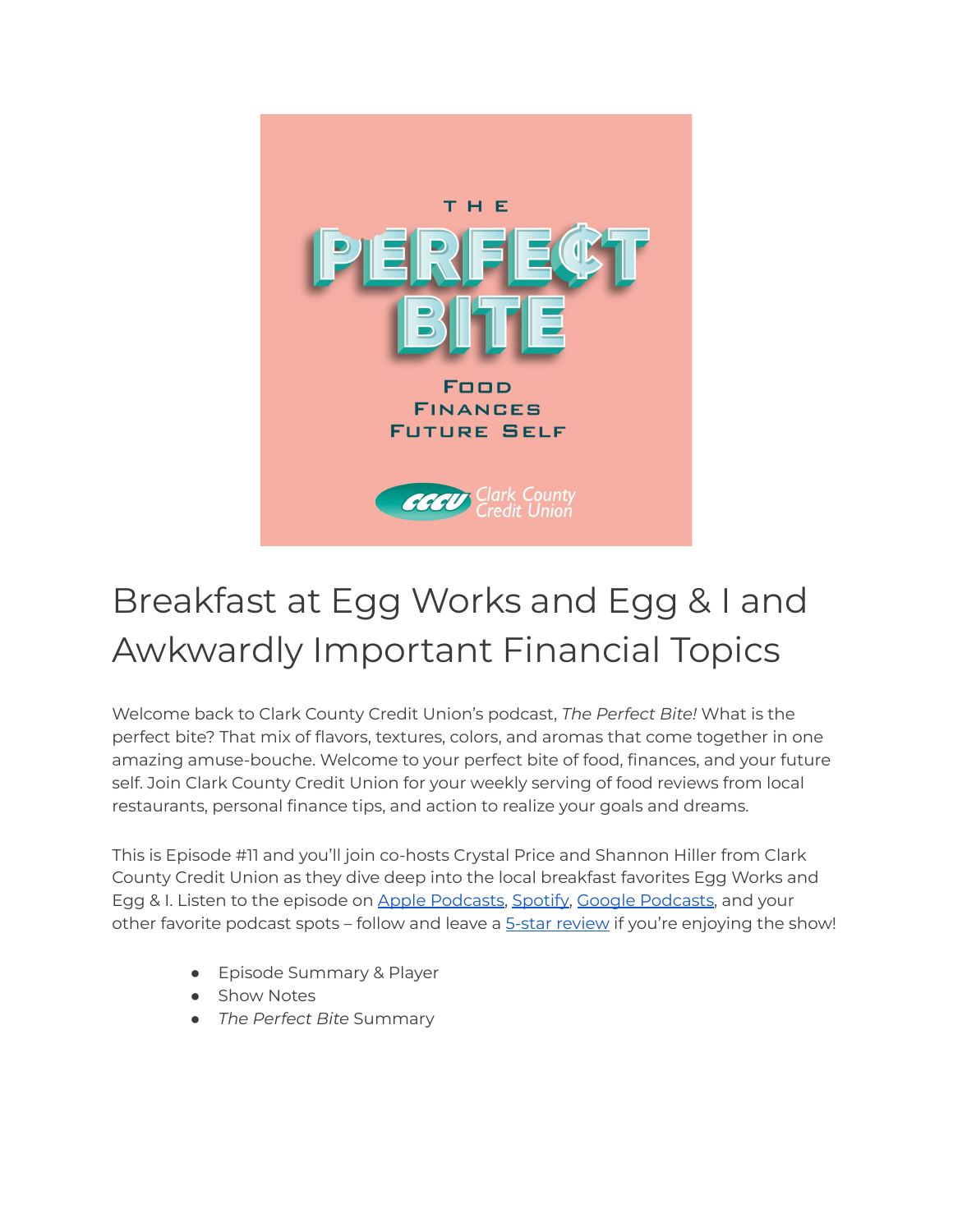## *The Perfect Bite* **Episode #11: Breakfast at Egg Works and Egg & I and Awkwardly Important Financial Topics**

In this eleventh bite, join co-hosts Crystal Price and Shannon Hiller from Clark County Credit Union as they dive deep into the local breakfast favorites Egg Works and Egg & I, discuss taboo-but-important financial topics, and do an exercise in visualizing your future self. Hear the tastiest egg dishes at the Vegas staple, how to talk retirement and estate planning with your family, and how picturing your future self can actually make you happier. This episode covers everything from delicious breakfast foods to winning the lottery. Here's a small sample of what you will hear in this episode:

- How was Egg Works and Egg & I?
- Why do generations differ on talking about finances?
- Has Shannon had any conversations with her parents about retirement?
- What would you do if you won the lottery?
- Where do you see yourself in 10 years?
- What financial topics should we be discussing with our family?
- How does your future self tie to happiness?
- What is estate planning?

Learn more and play the Banzai game at [CCCULV.org.](https://www.ccculv.org/)

Check out the episode and show notes below for much more detail.

## **Show Notes**

- **Breakfast at Egg Works and Egg & I and Awkwardly Important Financial Topics**
	- [0:09] Welcome to *[The Perfect Bite](https://www.ccculv.org/)*
	- o [0:24] Learn more and play the Banzai game at [CCCULV.org](https://www.ccculv.org/)
	- [0:35] [Crystal Price](https://www.ccculv.org/Our-Mission.aspx), [Shannon Hiller](https://www.ccculv.org/Our-Mission.aspx)
	- **○ Food: Egg Works and Egg & I**
	- o [1:02] [Egg Works and Egg & I](https://theeggworks.com/)
	- o [1:41] [Graveyard Shift](https://en.wikipedia.org/wiki/Graveyard_Shift)
	- [1:58] What does Crystal order at Egg Works and Egg & I?